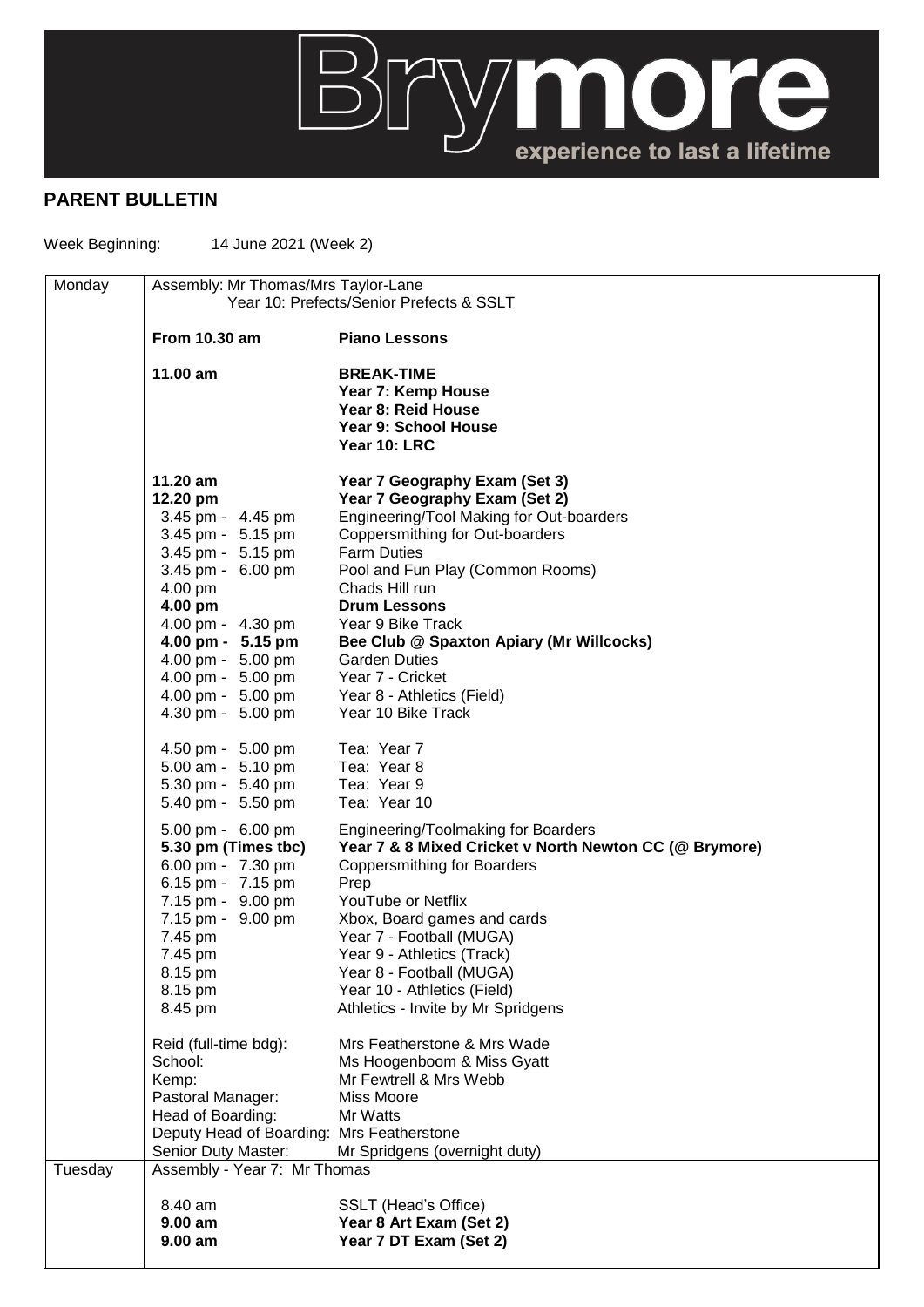|           | 11.00 am                                  | <b>BREAK-TIME</b>                                    |
|-----------|-------------------------------------------|------------------------------------------------------|
|           |                                           | Year 7: Kemp House                                   |
|           |                                           | Year 8: Reid House                                   |
|           |                                           | Year 9: School House                                 |
|           |                                           |                                                      |
|           |                                           | Year 10: LRC                                         |
|           |                                           |                                                      |
|           | 11.20 am                                  | Year 8 Geography Exam (Set 3)                        |
|           | 11.20 am                                  | Year 9 Art Exam (Set 1)                              |
|           | Lunchtime                                 | <b>School Choir (Room 9)</b>                         |
|           | $1.55$ pm                                 | Year 8 Geography Exam (Set 2)                        |
|           | $1.55$ pm                                 | Year 10 Art Exam                                     |
|           | 2.50 pm                                   | Year 8 DT Exam (Set 1)                               |
|           |                                           |                                                      |
|           | 3.45 pm - 4.45 pm                         | Engineering/Tool Making for Out-boarders             |
|           | 3.45 pm - 5.15 pm                         | Extra Blacksmithing for Out-boarders                 |
|           | 3.45 pm - 5.15 pm                         | <b>Farm Duties</b>                                   |
|           | 3.45 pm - 6.00 pm                         | Pool and Fun Play (Common Rooms)                     |
|           | 4.00 pm                                   | Chads Hill run                                       |
|           | 4.00 pm - 5.00 pm                         | <b>Garden Duties</b>                                 |
|           | 4.00 pm - 5.00 pm                         | Year 9 - Cricket                                     |
|           | 4.00 pm - 5.00 pm                         | Year 10 - Athletics (Field)                          |
|           |                                           |                                                      |
|           | 4.50 pm - 5.00 pm                         | Tea: Year 7                                          |
|           | 5.00 am - 5.10 pm                         | Tea: Year 8                                          |
|           | 5.30 pm - 5.40 pm                         | Tea: Year 9                                          |
|           | 5.40 pm - 5.50 pm                         | Tea: Year 10                                         |
|           |                                           |                                                      |
|           | 5.00 pm                                   | <b>Guitar Lessons</b>                                |
|           | 5.00 pm - 6.00 pm                         | <b>Woodwork for Boarders</b>                         |
|           | 6.00 pm - 7.30 pm                         | <b>Extra Blacksmithing for Boarders</b>              |
|           | 6.15 pm - 7.15 pm                         | Prep                                                 |
|           | 7.15 pm - 7.45 pm                         | School House POD A - Lacrosse (MUGA)                 |
|           | 7.15 pm - 9.00 pm                         | YouTube or Netflix                                   |
|           | 7.15 pm - 9.00 pm                         | Xbox, Board games and cards                          |
|           | 7.30 pm - 9.00 pm                         | <b>Extra Blacksmithing for Boarders</b>              |
|           | 7.45 pm                                   | Year 9 - Football (MUGA)                             |
|           | 7.45 pm                                   | Year 7 - Athletics (Track)                           |
|           | 8.15 pm                                   | Year 10 - Football (MUGA)                            |
|           |                                           |                                                      |
|           | 8.15 pm                                   | Year 8 - Athletics (Field)                           |
|           | 8.45 pm                                   | Athletics - Invite by Mr Spridgens                   |
|           |                                           |                                                      |
|           | Reid (full-time bdg):                     | Mrs Long & Mrs Wade                                  |
|           | School:                                   | Ms Hoogenboom & Miss Gyatt                           |
|           | Kemp:                                     | Miss Owen & Mrs Webb (Mr Fewtrell - Poolside Office) |
|           | Pastoral Manager:                         | Miss Moore                                           |
|           | Head of Boarding:                         | (Day) Mr Watts                                       |
|           | Deputy Head of Boarding: Mrs Featherstone |                                                      |
|           | Senior Duty Master:                       | Mr Spridgens                                         |
| Wednesday | Assembly - Year 8: Mr Thomas              |                                                      |
|           |                                           |                                                      |
|           | 8.45 am                                   | Year 8 Maths Exam (Hall) - Mr Ashton/Mrs Truman      |
|           | $9.00$ am                                 | Year 9 DT Exam (Set 2)                               |
|           |                                           |                                                      |
|           | 11.00 am                                  | <b>BREAK-TIME</b>                                    |
|           |                                           | Year 7: Kemp House                                   |
|           |                                           | Year 8: Reid House                                   |
|           |                                           | Year 9: School House                                 |
|           |                                           | Year 10: LRC                                         |
|           |                                           |                                                      |
|           | 11.20 am                                  | Year 8 DT Exam (Set 2)                               |
|           | 11.20 am                                  | Year 8 Geography Exam (Set 1)                        |
|           | $11.20$ am                                | Year 9 DT Exam (Set 1)                               |
|           | Lunchtime                                 | The Message (Room 9)                                 |
|           | $1.55$ pm                                 | Year 8 Agriculture Exam (Set 2)                      |
|           |                                           |                                                      |
|           | 3.45 pm - 4.45 pm                         | Archery for Out-boarders                             |
|           | 3.45 pm - 5.15 pm                         | <b>Farm Duties</b>                                   |
|           | 3.45 pm - 5.15 pm                         | <b>Blacksmithing for Out-boarders</b>                |
|           | 3.45 pm - 6.00 pm                         | Pool and Fun Play (Common Rooms)                     |
|           | 4.00 pm                                   | Chads Hill run                                       |
|           | 4.00 pm - 5.00 pm                         | <b>Garden Duties</b>                                 |
|           | 4.00 pm - 5.00 pm                         | Year 8 - Cricket                                     |
|           | 4.00 pm - 5.00 pm                         | Year 7 - Athletics (Field)                           |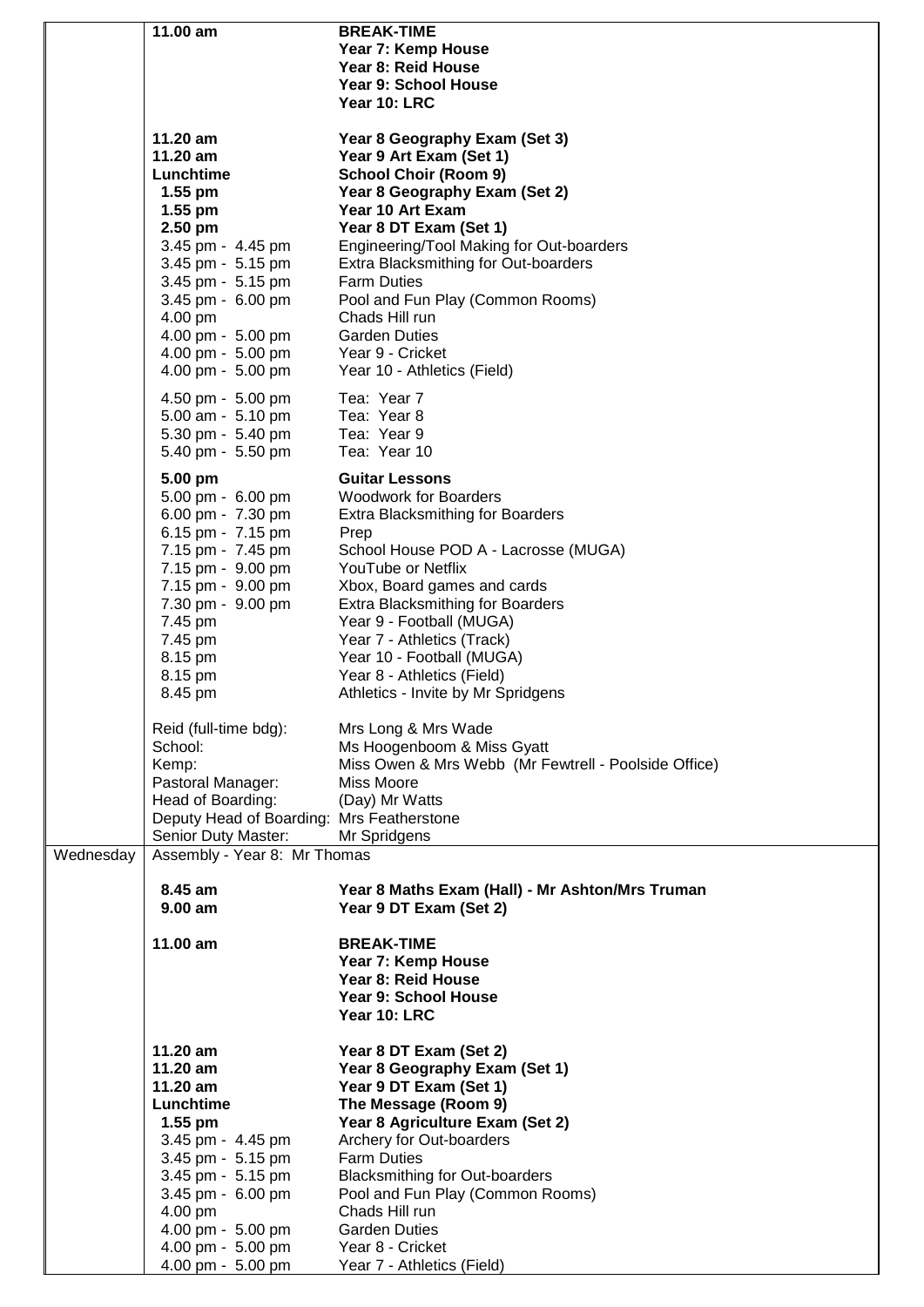|          | 5.00 pm - 6.00 pm                                                                     | <b>Archery Boarders</b>                                                    |
|----------|---------------------------------------------------------------------------------------|----------------------------------------------------------------------------|
|          | 4.50 pm - 5.00 pm                                                                     | Tea: Year 7                                                                |
|          | 5.00 pm - 5.10 pm                                                                     | Tea: Year 8                                                                |
|          | 5.30 pm - 5.40 pm<br>5.40 pm - 5.50 pm                                                | Tea: Year 9<br>Tea: Year 10                                                |
|          |                                                                                       |                                                                            |
|          | 6.00 pm - 7.30 pm<br>6.15 pm - 7.15 pm                                                | <b>Blacksmithing for Boarders</b><br>Prep                                  |
|          | 7.15 pm - 7.45 pm                                                                     | School House POD B - Lacrosse (MUGA)                                       |
|          | 7.15 pm - 9.00 pm                                                                     | YouTube or Netflix                                                         |
|          | 7.30 pm - 9.00 pm                                                                     | <b>Blacksmithing Boarders</b>                                              |
|          | 7.30 pm                                                                               | Young Farmers via MS TEAMS<br>Year 7 - Football (MUGA)                     |
|          | 7.45 pm<br>7.45 pm                                                                    | Year 9 - Athletics (Field)                                                 |
|          | 8.15 pm                                                                               | Year 8 - Football (MUGA)                                                   |
|          | 8.15 pm                                                                               | Year 10 - Athletics (Track)                                                |
|          | 8.45 pm                                                                               | Athletics - Invite by Mr Spridgens                                         |
|          | Reid (full-time bdg):                                                                 | Mrs Long & Mrs Wade                                                        |
|          | School:                                                                               | Mrs Featherstone & Miss Gyatt                                              |
|          | Kemp:<br>Pastoral Manager:                                                            | Mr Fewtrell & Mrs Webb<br><b>Miss Moore</b>                                |
|          | Head of Boarding:                                                                     | Mr Watts                                                                   |
|          | Deputy Head of Boarding: Mrs Featherstone                                             |                                                                            |
|          | Senior Duty Master:                                                                   | Mr Spridgens                                                               |
| Thursday | Assembly - Year 9: Mr Thomas                                                          |                                                                            |
|          | 11.00 am                                                                              | <b>BREAK-TIME</b>                                                          |
|          |                                                                                       | Year 7: Kemp House<br>Year 8: Reid House                                   |
|          |                                                                                       | Year 9: School House                                                       |
|          |                                                                                       | Year 10: LRC                                                               |
|          | 11.20 am                                                                              | Year 8 DT Exam (Set 3)                                                     |
|          | Lunchtime                                                                             | <b>School Choir (Room 9)</b>                                               |
|          | $1.55$ pm                                                                             | Year 7 DT Exam (Set 3)                                                     |
|          | $1.55$ pm<br>$1.55$ pm                                                                | Year 7 English Exam Paper 1 (Set 1)<br>Year 7 English Exam Paper 1 (Set 2) |
|          | 3.45 pm - 4.45 pm                                                                     | Woodwork for Out-boarders                                                  |
|          | 3.45 pm - 5.15 pm                                                                     | <b>Farm Duties</b>                                                         |
|          | 3.45 pm - 6.00 pm                                                                     | Pool and Fun Play (Common Rooms)                                           |
|          | 4.00 pm<br>4.00 pm - 4.45 pm                                                          | Chads Hill run<br>Year 7 & 8 Bike Track                                    |
|          | 4.00 pm - 5.00 pm                                                                     | Year 10 - Cricket                                                          |
|          | 4.00 pm - 5.00 pm                                                                     | Year 9 - Athletics (Field)                                                 |
|          | 4.00 pm - 5.00 pm                                                                     | <b>Garden Duties</b>                                                       |
|          | 4.50 pm - 5.00 pm                                                                     | Tea: Year 7                                                                |
|          | 5.00 am - 5.10 pm                                                                     | Tea: Year 8                                                                |
|          | 5.30 pm - 5.40 pm<br>5.40 pm - 5.50 pm                                                | Tea: Year 9<br>Tea: Year 10                                                |
|          |                                                                                       |                                                                            |
|          | 6.00 pm - 7.00 pm<br>7.15 pm - 9.00 pm                                                | Green Woodworking for Boarders<br>YouTube or Netflix                       |
|          | 7.15 pm - 9.00 pm                                                                     | Xbox, Board games and cards                                                |
|          | 7.45 pm                                                                               | Year 9 - Football (MUGA)                                                   |
|          | 7.45 pm<br>8.15 pm                                                                    | Year 7 - Athletics (Field)<br>Year 10 - Football (MUGA)                    |
|          | 8.15 pm                                                                               | Year 8 - Athletics (Track)                                                 |
|          | 8.45 pm                                                                               | Athletics - Invite by Mr Spridgens                                         |
|          | Reid (full-time bdg):                                                                 | Mrs Long & Mrs Wade                                                        |
|          | School:                                                                               | Ms Hoogenboom & Miss Gyatt                                                 |
|          | Kemp:                                                                                 | Mr Fewtrell & Mrs Webb                                                     |
|          | Pastoral Manager:                                                                     | Miss Moore<br>Mr Ashton                                                    |
|          |                                                                                       |                                                                            |
|          | Duty Master:                                                                          |                                                                            |
|          | Head of Boarding:<br>Deputy Head of Boarding: Mrs Featherstone<br>Senior Duty Master: | Mr Watts<br>Mr Spridgens                                                   |